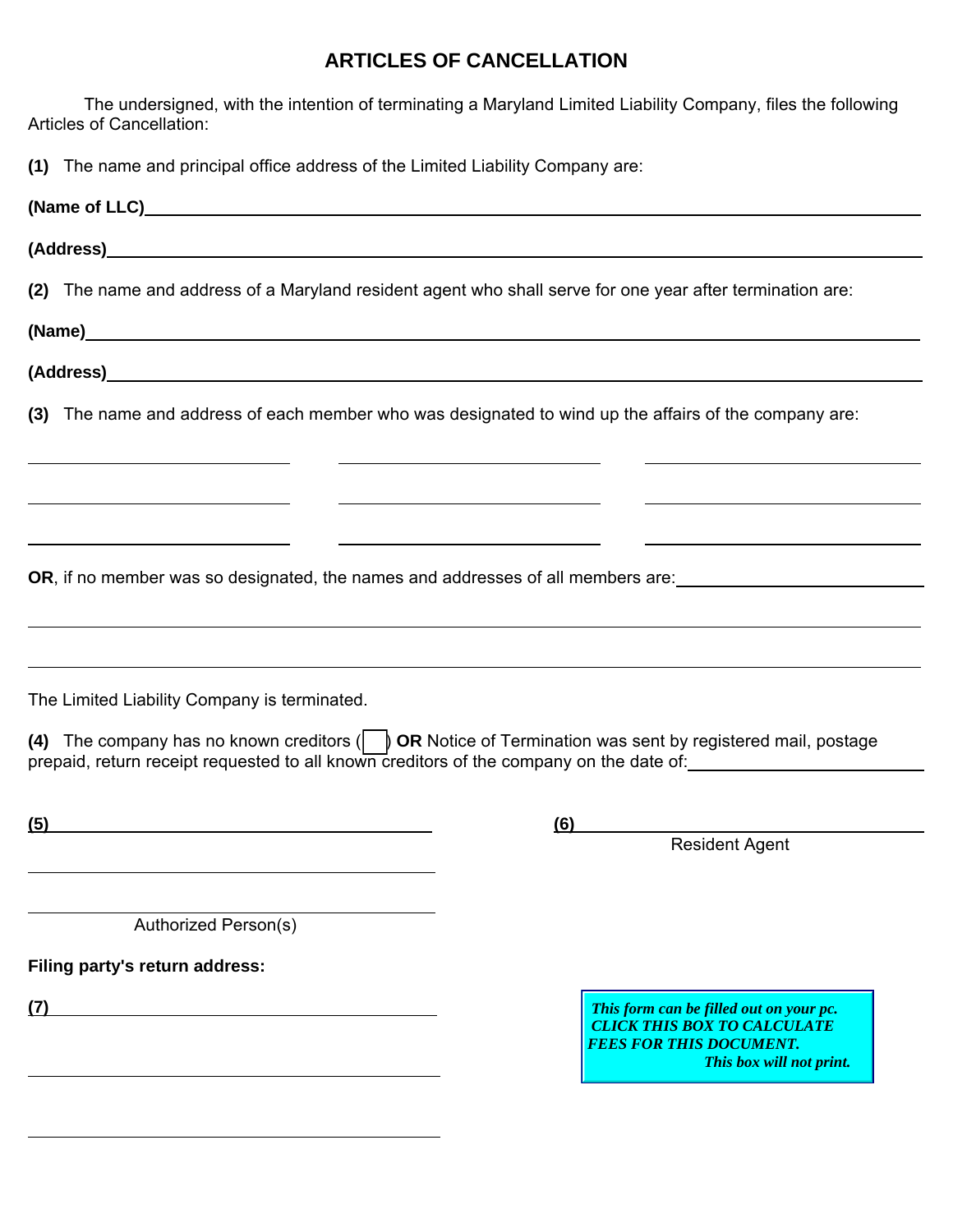## **INSTRUCTIONS FOR TERMINATING A MARYLAND LIMITED LIABILITY COMPANY**

To terminate a Maryland Limited Liability Company (LLC) an originally executed **"Articles of Cancellation"** must be submitted to Department of Assessments and Taxation, 301 W. Preston Street Baltimore, MD 21201-2392.

- 1. Insert the name of the limited liability company and the current address of its principal office. *(cannot be a P. O. box)*
- 2. Insert the name and address *(cannot be a P.O. box)* of the resident agent. A resident agent is another entity or individual designated to accept service of process for the LLC. The resident agent can be any Maryland citizen who is over eighteen, a Maryland corporation or a Maryland LLC. The resident agent must execute the document.
- 3. Either insert the name and address of each member designated to wind up the company's affairs **OR**, if none was so designated, the names and addresses of all members of the company.
- 4. Either check the box indicating that there are no known creditors of the limited liability company **OR** insert the date that notice was sent out to creditors (which must be at least 19 days prior to the date of filing these Articles of cancellation).
- 5. Execution must be signed by an adult individual authorized by the members of the LLC.
- 6. The resident agent must sign here.
- 7. Insert the return address for any correspondence regarding this filing.

**NOTE:** This list is the mandatory provisions. Any provision the parties decide is relevant may be added to the Articles of Organization. Documents must be *typed* or *printed in black ink.*

## **FEES:**

| Certificate of Cancellation  | \$100.00                  |
|------------------------------|---------------------------|
| Certified Copy               | $$20.00 + $1.00$ per page |
| Certificate of Status        | \$20.00                   |
| <b>Expedited Service Fee</b> | \$50.00                   |

Revised 7/03

**How long will it take to process my documents?** Regular processing time for submitted documents is about 7-8 weeks; Expedited processing request will be responded to within 7 business days. \*Documents hand-delivered in limited quantities receive same day service between 8:30 am and 4:30 pm. Handdelivered transactions are to be paid by check only. There is an expedited fee for same day service document processing. The expedited service fee is an additional \$50.00 for this document; other fees may also apply. Check the Fee Schedule web page for a list of all service fees, http://www.dat.state.md.us/sdatweb/fees.html

Mail completed forms to: State Department of Assessments and Taxation, Charter Division, 301 W. Preston Street; 8th Floor, Baltimore, MD 21201-2395. Fax completed forms with Mastercard or Visa credit card payment information to 410-333-7097. Fax request will be charged the additional expedited service fee.

\*As of March 1, 2011: You must be in line no later than 4:15 PM in order to receive service that same day.